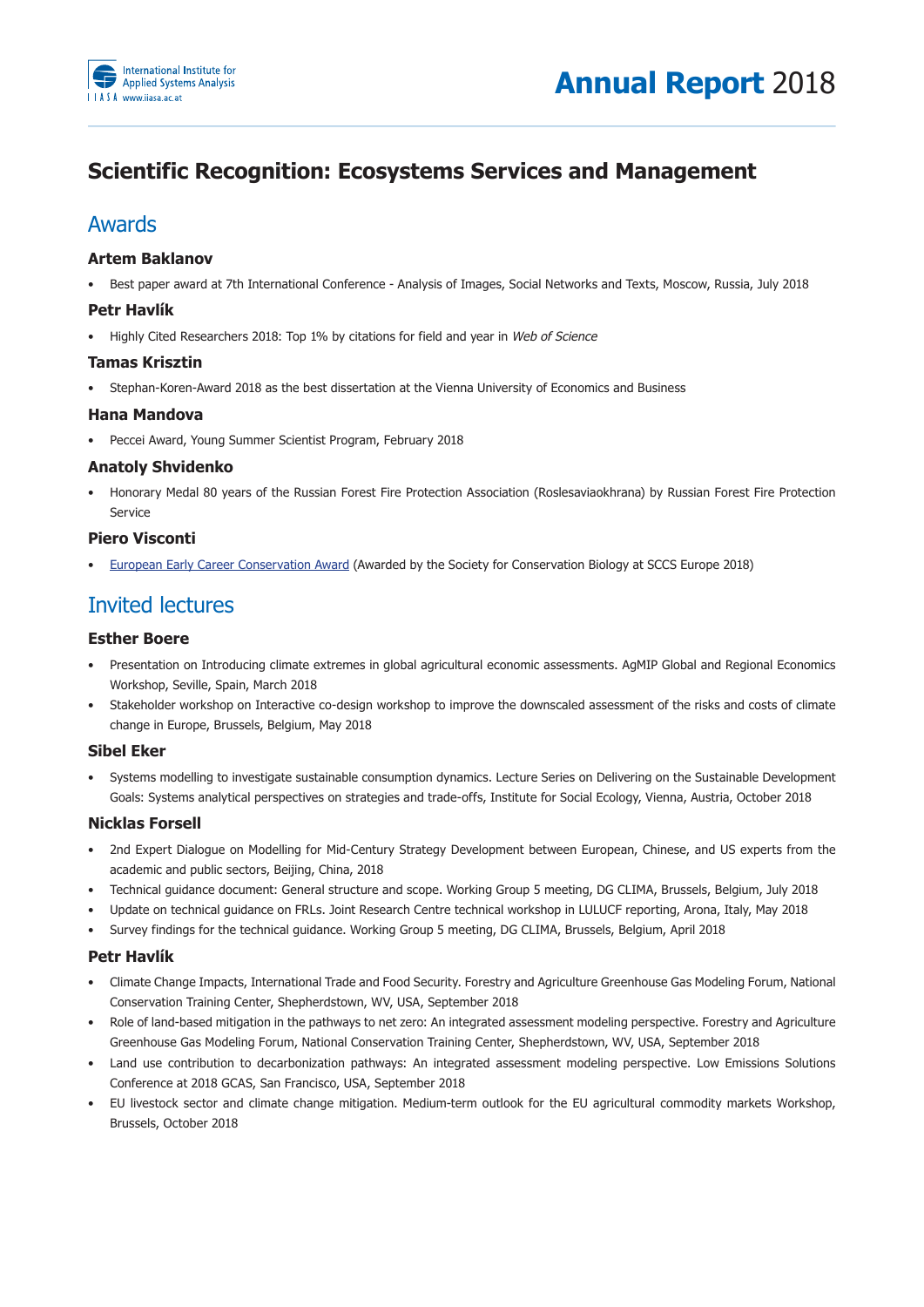**Anu Korosuo** (Note: all policy consultations with EU MSs or stakeholders related to FRL Guidance)

- Guidance document for developing and reporting the new Forest Reference Levels. Joint seminar on What are the practical consequences of LULUCF Regulation for the forest-based sector? CEPF, CEPI, EOS, and EUSTAFOR, Brussels, Belgium, September 2018
- Technical guidance document. General structure and scope at Working Ggroup 5 meeting, DG CLIMA, Brussels, Belgium, July 2018
- Leading a full day of discussions and giving several presentations on the technical details of FRLs at the Informal workshop on setting FRLs organized by the Permanent representation of France, Brussels, Belgium, June 2018
- Update on technical guidance on FRLs. JRC technical workshop in LULUCF reporting, Arona, Italy, May 2018
- Selected issues from the technical guidance document at Informal workshop on setting FRLs organized by the Permanent representation of Finland, Brussels, Belgium, April 2018
- Survey findings for the technical guidance. Working Group 5 meeting, DG CLIMA, Brussels, Belgium, April 2018

## **Dilek Fraisl**

- The contribution of non-traditional data including Citizen Science in addressing the Sustainable Development Goals. Eye on Earth Symposium, Dubai, UAE, October 2018
- Citizen Science Community of Practice Forum CoP-SDG on UN Sustainable Development Goals (SDGs) and Citizen Observatories. COWM Conference, Venice, Italy, November 2018

## **Steffen Fritz**

- Let's Mainstream Citizen Science! Promoting Awareness, Acceptability and Sustainability through WeObserve. ECSA Conference, Geneva, Switzerland, June 2018
- In situ data for innovation citizen observatories. EuroGEOSS Workshop, Geneva, Switzerland, September 2018
- The contribution of non-traditional data including Citizen Science in addressing the Sustainable Development Goals. Eye on Earth Symposium, Dubai, UAE, October 2018

#### **David Leclère**

• Presentation on Bending the curve on terrestrial biodiversity loss: A multi-model assessment. Eleventh Annual Meeting of the IAMC-Integrated Assessment Modeling, Seville, Spain, November 2018

#### **Ian McCallum**

• Earth observations and citizen science. GEO Symposium, Geneva, Switzerland, June 2018

#### **Michael Obersteiner**

- The challenge of taking CO2 back out of the atmosphere. FWO conference on perfect habitat for our founders of knowledge. Antwerp, Belgium, December 2018
- 'Large-scale deployment: Technical feasibility and economic aspects. Keynote speaker at a Workshop Series Organized by the CLAND Convergence Institute: Emerging challenges in large scale soil carbon sequestration, Paris, France, October 2018
- IRP-10YFP side event at HLPF SCP in the SDGs: Scientific evidence of the critical role of SDG 12 and Resource Efficiency. New York City, USA, July 2018
- Assessing Wicked Trade-offs Between Land and Water Related SDGs. The Role of Industrial Ecology in Reaching the Sustainable Development Goals Meeting, Les Diablerets, Switzerland, May 2018
- Phosphorus supply modelling. 4th IMBALANCE-P Annual Meeting, Lommel, Belgium, February 2018
- SPP 1689 workshop Terrestrial CO2 Removal: Potential and Tradeoffs in the SDG Context, Potsdam, Germany, January 2018
- Launch event for the journal Nature Sustainability and workshop on Re-thinking, interdisciplinary research for global sustainability, Beijing, China, January 2018

#### **Andrey Krasovskii**

- Invited presentation on FLAM Forest fire modeling. IUFRO Forest Fires and Climate Change Global Expert Workshop, Vienna, Austria, July 2018
- Invited presentation on Modeling wildfire dynamics: The FLAM approach and panel discussion. UN Climate Change Conference 2018 (COP24), side event on Forest Fires at the French Pavilion, organized by the French Ministry of Agriculture and Food, Katowice, Poland, December 2018

#### **Florian Kraxner**

Invited lecture on Tropical Restoration - Cutting Edge Methodologies and R+ Status-Quo. Indonesia Pavilion Side Event: Innovations on Citizen Participation to Support Forest, Landscape and Peatland Restoration, United Nations (UNFCCC) International Climate Conference (COP 24), Katowice, Poland, December 2018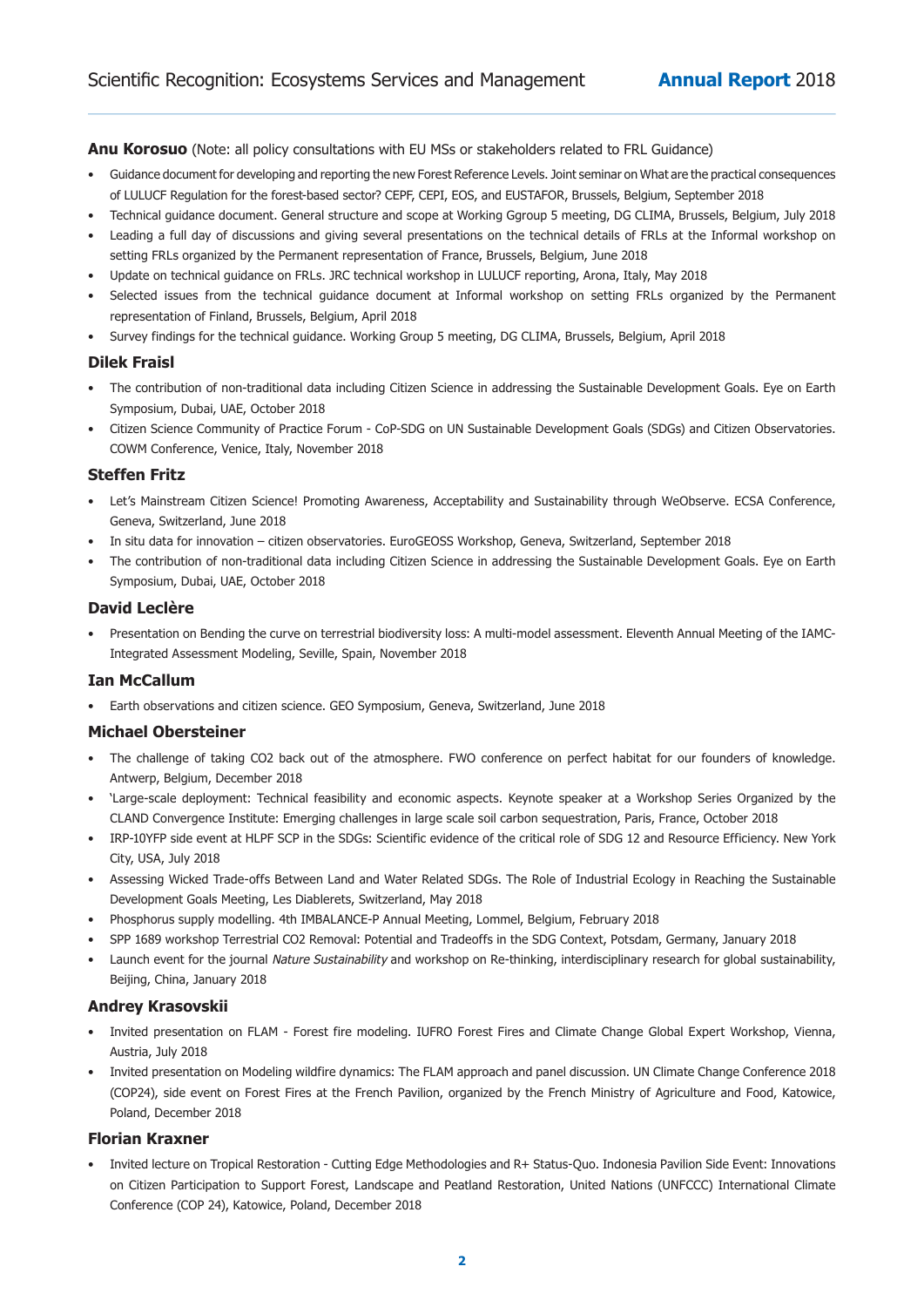- Key note Sustainable Biomass Supply in the Mid-Latitude Region. Asian Resilience Center Conference Resilience and New Leadership in the World, Seoul, Korea, November 2018
- Invited lectures Cool Forests at Risk and Afforestation of abandoned agricultural land as a climate mitigation and adaptation option. IBFRA science-policy workshop in conjunction with the June 2018 Boreal Ministerial Summit, Haparanda, Sweden, June 2018
- Invited lecture Locating Sustainable BECCS. CCS Forum 2018, Cetraro, Calabria, Italy, June 2018
- Invited talk Afforestation and Restoration for Negative Emissions. Environmental Defense Fund (EDF) Forestry Carbon Workshop, New York, USA, May 2018
- Invited lecture Sustainability Constrains on Biomass Resources Significantly Limit BECCS Negative Emissions Potential. International Conference on CO2 Emissions, Gothenburg, Sweden, May 2018
- Invited panel participation Bio-CCS capture and storage of biogenic CO2. Long-term storage safety and needed retention time. Resources/conflicts and synergies/sustainability. Public perception. Financing. Gothenburg, Sweden, May 2018
- Key note A Combined Restoration and Certification Strategy for Sustainable Bioenergy. Biomass and Bioenergy Conference (BBC) BRAZIL 2018, Sorocaba, Sao Paulo, Brazil, April 2018

## **Amanda Palazzo**

• Integrated solutions for Water Energy and Land in Zambezi Basin. 3rd Zambezi Basin Stakeholders' forum: Water-Energy-Food-Ecosystems (WEFE) Nexus for Socio-Economic Benefits in the Zambezi River Basin, Lilongwe, Malawi, October 2018

#### **Piera Patrizio**

- Reducing US coal emissions can boost employment. International Symposium on Sustainability, Tarragona, Spain, September 2018
- Session chair Negative emission II. International Conference of Greenhouse Gas Control Technologies (GHGT-14), Melbourne, Australia, October 2018

#### **Stephan Pietsch**

• Changes in Rainforest Dynamics - Climate Impacts. European Conference of Tropical Ecology, Paris, France, March 2018

#### **Linda See**

• Innovative sensing techniques for water monitoring, modelling, and management: Satellites, gauges and citizens. European Geosciences Union, Vienna, Austria, April 2018

#### **Dmitry Shchepashchenko**

- Invited presentation Pursue afforestation of abandoned agricultural lands. IBFRA Science-policy workshop in conjunction with the Boreal Summit, Haparanda, Sweden, June 2018
- Invited expert for Forestry Carbon Workshop by EDF, New York, USA, May 2018
- Invited presentation Forest fire in Russian Federation. IUFRO Forest Fires and Climate Change Global Expert Workshop, Vienna, Austria, July 2018

#### **Anatoly Shvidenko**

- Invited presentation Forest fire in Russian Federation. IUFRO Forest Fires and Climate Change Global Expert Workshop, Vienna, Austria, July 2018
- Keynote presentation East European Mid-Latitude Forests: Challenges of Transition to Sustainable Forest Management. International conference Addressing Ecological and Social Challenges for Forests and Forest Management, Kyiv, Ukraine October 2018

#### **Rastislav Skalský**

Invited presentation Using the EPIC model for regional assessment of spatial and temporal impacts of climate change to crop production and its drivers. International colloquium on Long Term Experiments and Their Contribution to Soil Quality Research, Prague, Czech Republic, December 2018

#### **Michiel van Dijk**

• Keynote presentation Global food demand projections. Choose Food Conference, John Hopkins University, Baltimore, USA, November 2018

#### **Hugo Valin**

- Seminar on Scientific Evaluation of Biofuels. European Parliament, Brussels, Belgium, January 2018
- Seminar on Biofuel Policies. Ministry of Environment and Climate, Norway, January 2018
- Policy session The Future Role of Biofuels in Transport for Reaching Global Climate Targets. World Congress of Environmental and Resource Economics, Gothenburg, Sweden, June 2018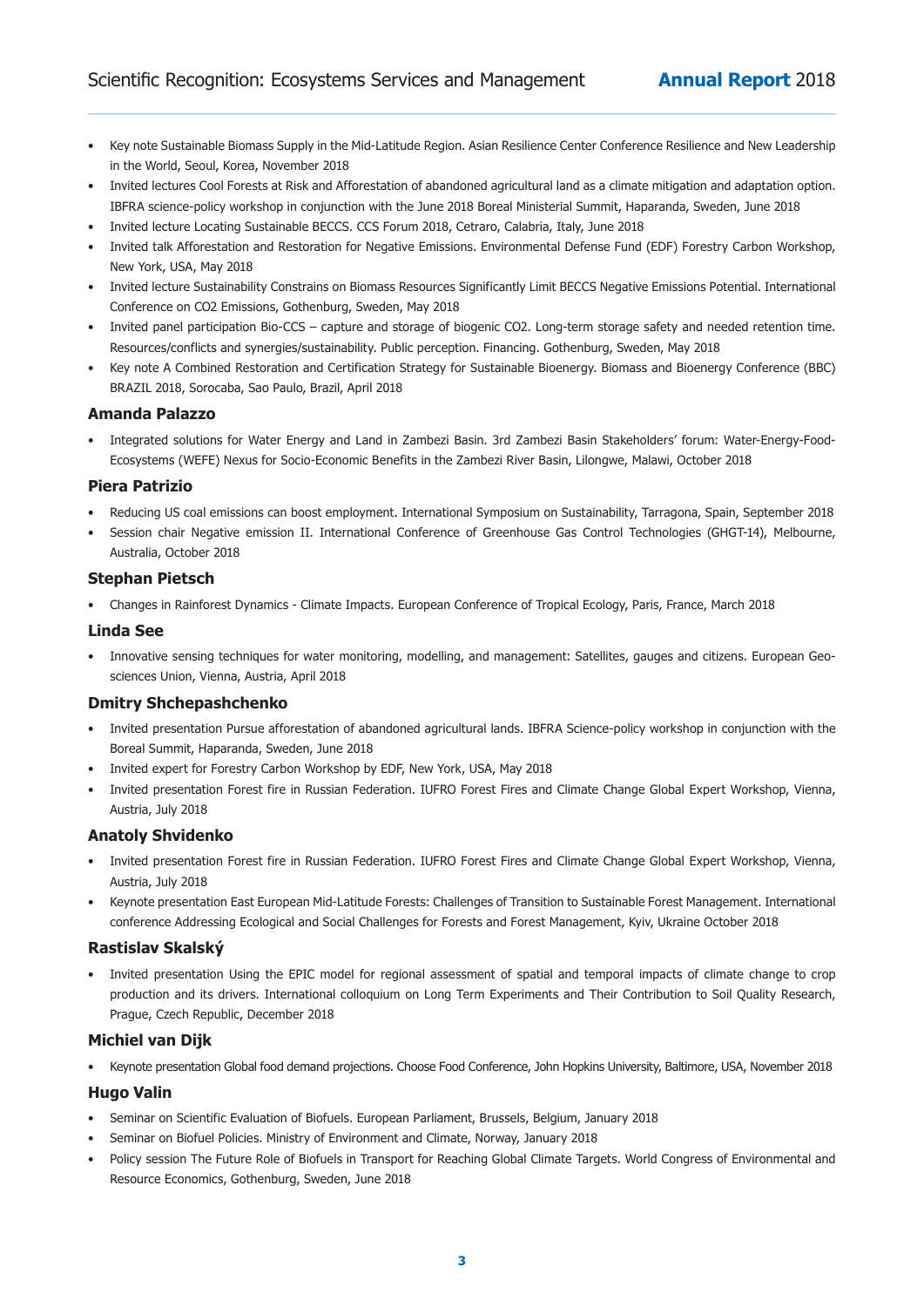- Expert workshop High and Low Biofuel ILUC under the Recast of the EU Renewable Energy Directive. European Commission, Brussels, Belgium, November 2018
- Land Use Conservation in the 21st Century. Land Use Futures Workshop, Cambridge, UK, September 2018

#### **Piero Visconti**

• Making space for Nature, invited talk at the 14th Conference of the Parties of the Convention on Biological Diversity, Rio Pavilion Symposium on scenario planning for transformative change for biodiversity outcomes, Sharm El-Sheikh, Egypt, November 2018

# **Organized** events

# **Christian Folberth**

• Coconvener of the session Agricultural management in ecosystem models for biogeochemical and agricultural assessments, EGU General Assembly, Vienna, Austria, April 2018

#### **Steffen Fritz and Dilek Fraisl**

• Workshop on Non-traditional Data Approaches including Citizen Science and UN Sustainable Development Goals, IIASA, Laxenburg, Austria, October 2018

## **Oskar Franklin**

• Coconvener of the session Plant traits, adaptation and biogeochemical cycles – from measurements to models, EGU General Assembly 2018, Vienna, Austria, April 2018

## **Petr Havlík**

- First GAMS-GLOBIOM technical training workshop on foundational training in partial equilibrium modelling with a specific emphasis on applications of IIASA's agriculture and forest sector model, Global Biosphere Management Model (GLOBIOM), and on familiarizing participants with General Algebraic Modeling System (GAMS), co-organized by IIASA and SDSN (Sustainable Development Solutions Network), in the framework of the 2nd Meeting of the Food Agriculture Biodiversity Land and Energy (FABLE) Consortium, at IIASA, Laxenburg, Austria, June 2018
- Second GAMS-GLOBIOM technical training workshop coorganized by IIASA and SDSN (Sustainable Development Solutions Network), in the framework of the 3rd Meeting of the Food Agriculture Biodiversity Land and Energy (FABLE) Consortium. IIASA and the Potsdam Institute for Climate Impact Research (PIK) jointly led a one-day technical session on partial equilibrium modeling. Potsdam, Germany, December 2018

#### **Florian Kraxner**

- The Center for Landscape Resilience and Management (CLR) organized a high-level RESTORE+ reporting meeting to the Indonesian Minister of National Development Planning (BAPPENAS). United Nations (UNFCCC) International Climate Conference (COP 24), Katowice, Poland, December 2018
- The Center for Landscape Resilience & Management organized the International Cool Forests at risk IBFRA18 Conference, Laxenburg, Austria, September 2018
- BeWhere and RESTORE+ for bioeconomy assessment in South East Asia. The Center for Landscape Resilience & Management (CLR) organized the Malaysia Sustainable Bioeconomy Futures (MSBF) Kick-Off Meeting, Kuala Lumpur, Malaysia, July 2018
- The Center for Landscape Resilience & Management organized a Wildlife Modeling Meeting together with the Swedish Environmental Protection Agency (SEPA), and the Swedish National Forest Agency (NFA), Laxenburg, Austria, April 2018

#### **Stephan Pietsch**

Session CoForTips, Congo Basin Forest Tipping Points: Spatio-temporal resilience landscapes. European Conference of Tropical Ecology, Paris, France, March 2018

#### **Amanda Palazzo**

- Can a women empowered world resolve some of the global sustainability challenges? International Women's Day Panel Discussion., Laxenburg, Austria, March 2018
- Institute Seminar by Prof. Helga Kromp-Kolb, Internal and external communication of sustainability in research institutions responsibility, best practices, and challenges, Laxenburg, Austria, January 2018

#### **Dmitry Shchepashchenko**

Special session Participatory mapping of forest cover changes. IBFRA conference, Laxenburg, Austria, September 2018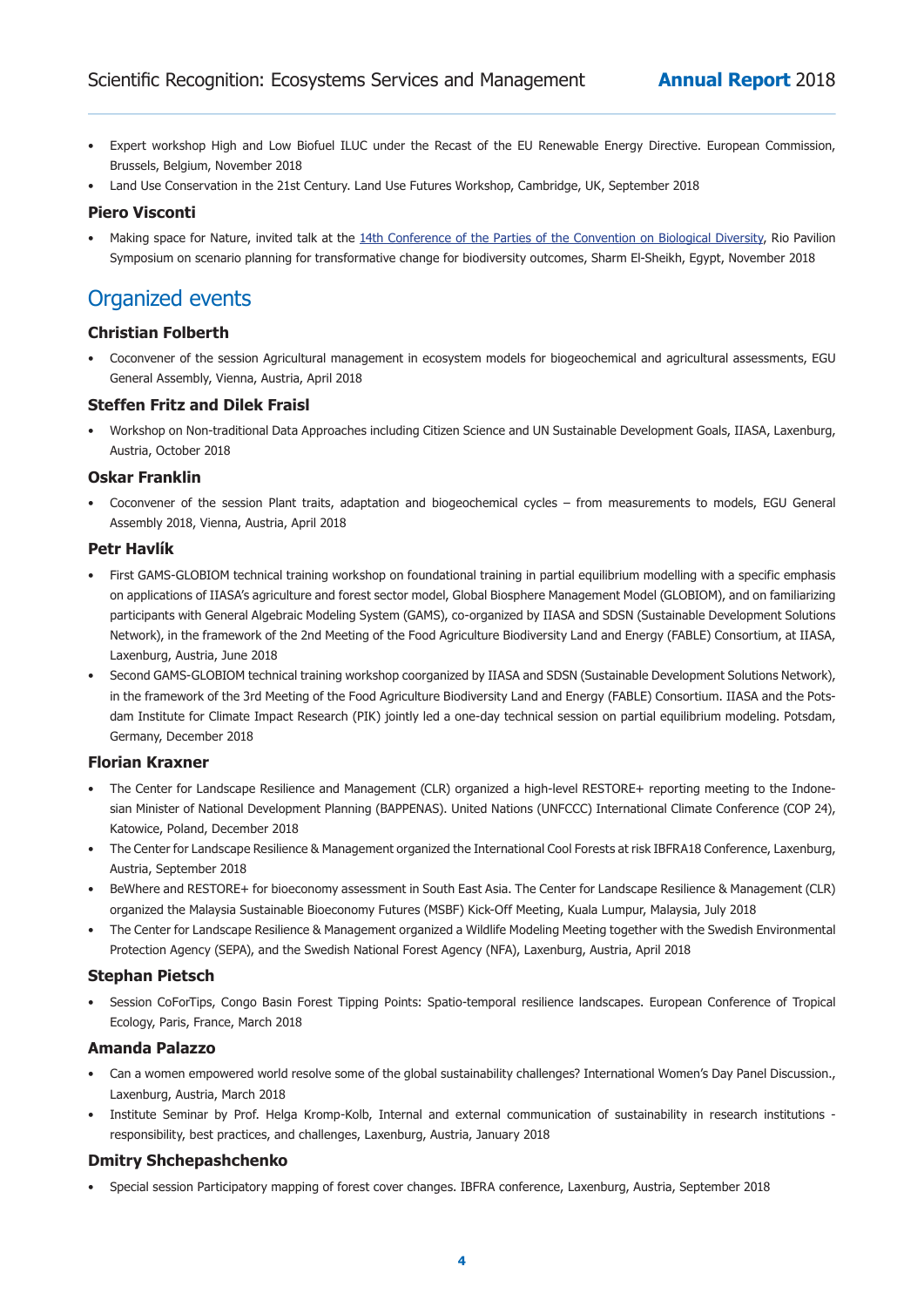# **Anatoly Shvidenko**

- Member of Science Steering Committee and Organizing Committee of the XVIII IBFRA Science Conference IBFRA18 Cool Forests at Risks, Laxenburg, Austria, September 2018
- Session chair Cool Forests Impacts on the Global Carbon Budget. IBFRA10 Conference, Laxenburg, Austria, September 2018

# **Rastislav Skalský**

• Workshop on Improving Soil Erosion Modelling with EPIC for Nutrient Flow Estimates and Sustainable Use of Soil. IIASA, Laxenburg with participation of experts from IIASA, IAEA (Joint IAEA-FAO program) Vienna, UCL London, and CU Boulder, April 2018

# **Piero Visconti**

• Rio Pavilion Symposium on Scenario planning for transformative change for biodiversity outcomes. 14th Conference of the Parties of the Convention on Biological Diversity, Sharm El-Sheikh, Egypt, November 2018

# Advisory boards

## **Dilek Fraisl**

- Board Member, UN Sustainable Development Solutions Network (SDSN) Thematic Research Network on Data and Statistics (TReNDS)
- Chair, WeObserve Community of Practice on UN Sustainable Development Goals and Citizen Observatories
- Cochair, ECSA Sustainable Development Goals and Citizen Science Maximization Group
- Cochair, Citizen Science Global Partnership Governance Task and Finish Group

#### **Oskar Franklin**

• Member of the research review panel, The Swedish Research Council FORMAS (Sweden)

#### **Steffen Fritz**

- Coinvestigator, NASA Harvest program
- Cochair, Citizen Science Global Partnership Governance Task and Finish Group

#### **Mykola Gusti**

Program Committee Member, International Conference on Simulation and Modeling Methodologies, Technologies and Applications (SIMULTECH)

#### **Georg Kindermann**

Scientific Board member, Austrian Journal of Forest Science

#### **Florian Kraxner**

- President, International Boreal Forest Research Association (IBFRA)
- Scientific Committee Member, Asian Resilience Center (ARC)
- Scientific Chair, Chair of the Organization Board, Cool Forest/IBFRA18 Conference, Laxenburg, Austria, September 2018
- Member, Steering Committee of the International Boreal Forest Research Association (IBFRA)
- Board Member, IUFRO's Sustainable Forest Biomass Network (SFBN)
- Board Member, IEA Bioenergy Task 41 Special Project on Bio-CCUS
- IPBES Nominee, Deliverable 4c, Expert Group to develop a guide on and a catalogue of Policy support tools and methodologies
- Core Member, Steering Board of Managing Global Negative Emissions Technologies [\(MaGNET](http://www.cger.nies.go.jp/gcp/magnet.html)), a GCP activity by the GCP Office Tsukuba, NIES, Japan
- Member, Eco-Leader Education Committee of Korea University BK21+ ELEC
- Member, Editorial Board of the Global Carbon Atlas, a new NON-PROFIT initiative promoted by the Global Carbon Project (GCP) and supported by the BNP Paribas Foundation
- Austrian Delegate to the UNECE/FAO Team of Specialists on
	- Forest Communication/Communicators Network (FCN), Austrian Federal Ministry of Agriculture, Forestry, Environment, and Water Management
	- Forest Products, Markets and Marketing (FPM), Austrian Federal Ministry of Agriculture, Forestry, Environment, and Water Management
	- Forest Sector Outlook, Austrian Federal Ministry of Agriculture, Forestry, Environment, and Water Management
	- • Wood Energy, Austrian Federal Ministry of Agriculture, Forestry, Environment, and Water Management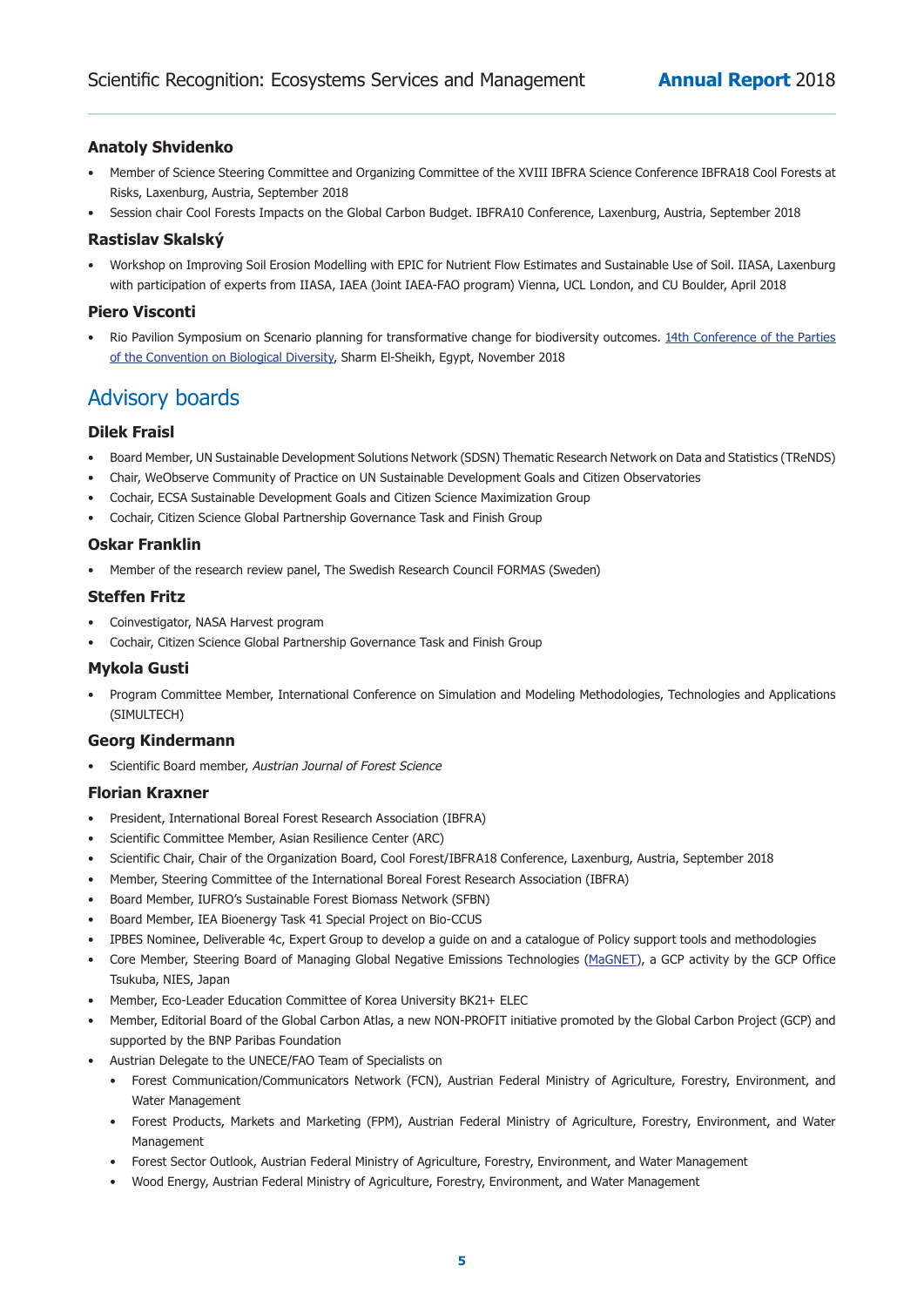# **Michael Obersteiner**

- Convening Lead Author, Intergovernmental Science-Policy Platform on Biodiversity and Ecosystem Services (IPBES, Deliverable 3c
- Panel Member, International Research Panel (IRP), UN Environment
- Scientific Steering Committee Member, NRP 68 (Boden) and NRP 72 (Nachhaltiges Wirtschaften), Swiss National Science Fund
- Scientific Advisory Board Member, Living Planet Report 2018, WWF International
- Advisory Board Member, New Climate Economy Report, World Resources Institute
- Advisory Board Member, International Institute for Sustainability, Brazil
- Member, Expert Advisory Group on the future of GEO and GEOSS
- Contributing Author, UNISDR Global Assessment Report, Systemic Risk chapter

## **Linda See**

• Expert Advisory Board Member, GROW Citizen Observatory

## **Anatoly Shvidenko**

• Advisory Committee Member, *Eurasian Journal of Forest Research* (Japan)

## **Rastislav Skalský**

National focal point (Slovakia) for the International Network of Soil Information Institutes, Pilla4 of the Global Soil Partnership by FAO

# **Hugo Valin**

• Visiting Researcher, Trade and Agriculture Directorate, Organisation for Economic Cooperation and Development (OECD), Paris, France

### **Piero Visconti**

Chair of the Advisory Board of Rewilding Appenines, partner of the Rewilding Europe Initiative

# **Editorships**

# **Steffen Fritz**

• Guest Editor, Sustainability - Special Issue Citizen Science and the Role in Sustainable Development

#### **Fulvio Di Fulvio**

• Editorial Board Member, Silva Fennica, Finnish Society of Forest Science

# **Nicklas Forsell**

• Guest Editor, Journal of Forest Economics

# **Mykola Gusti**

- Editorial Board Member, Journal of Forestry and Environmental Sciences Annals of Forest Research
- Program Committee Member, International Conference on Simulation and Modeling Methodologies, Technologies and Applications (SIMULTECH) (annual conference started in 2011)

#### **Florian Kraxner**

- Member, Editorial Board/Associate Editor, Journal Frontiers in Climate Negative Emission Technologies
- Member, Editorial Board, Journal of Carbon Balance and Management (CBM)
- Special Issue Editor, Cool Forests at risk? The Critical Role of Boreal and Mountain Ecosystems for People, Bioeconomy, and Climate, Forests Journal (MDPI)
- Special Issue Editor, Our Future Forests and Their Products—How to Get out of the Woods—Selected Papers from the IUFRO 125th Anniversary Congress, Forests Journal (MDPI)

#### **Linda See**

- Editor, Environment and Planning B
- Editorial Board Member, International Journal of E-Planning Research
- Guest Editor, Land
- Guest Editor, Journal of Geographical Systems